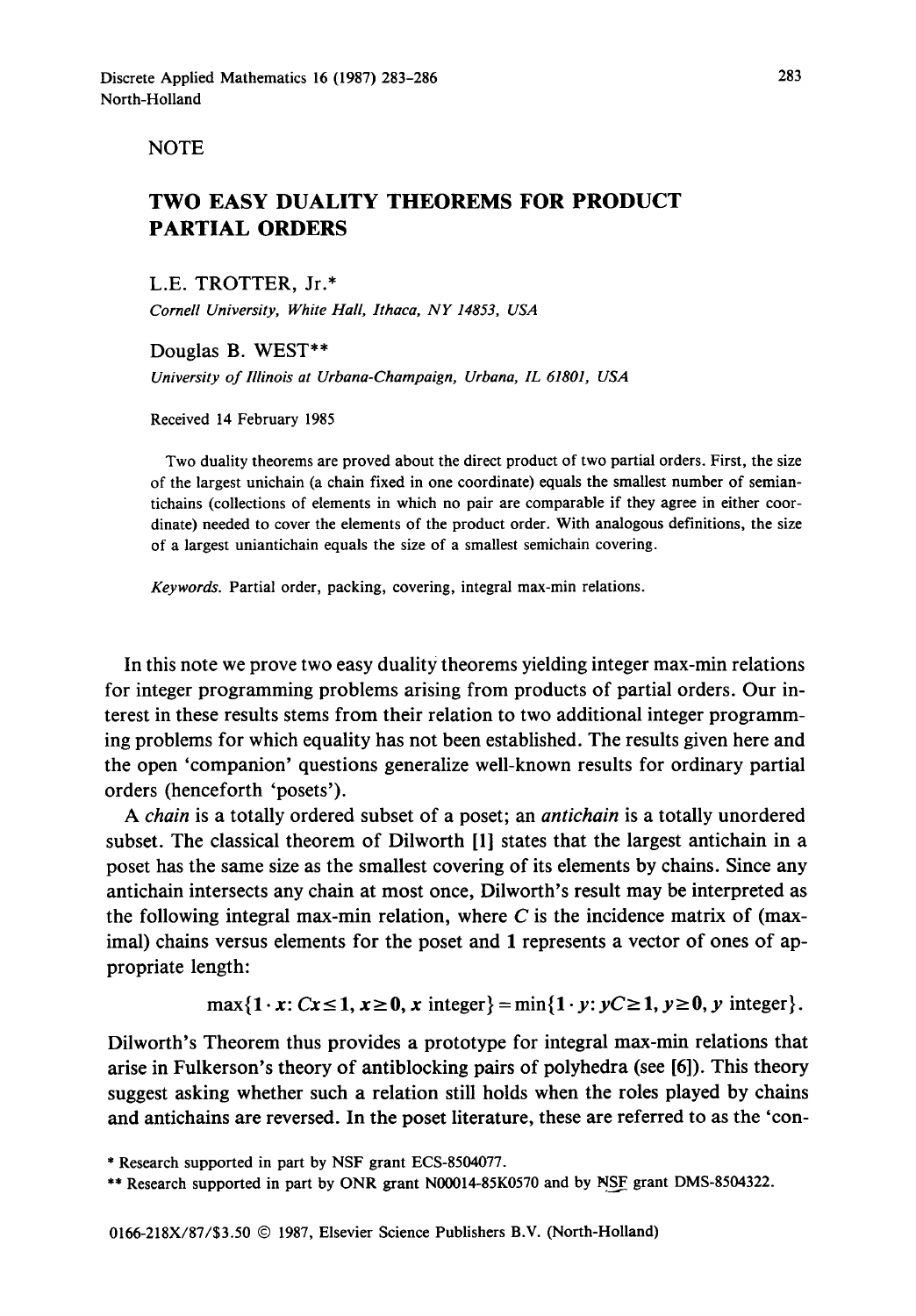jugate' pair of integer programs. As Fulkerson points out, the answer is affirmative: the largest chain and smallest antichain covering have the same size. Furthermore, this result is easily proved, and a minimum covering obtained, by successively stripping off antichains consisting of all currently maximal elements. Fulkerson also notes that, although this latter result appears entirely symmetric to Dilworth's Theorem, the result of Dilworth is evidently deeper. Loosely speaking, an 'augmenting path' procedure is apparently needed to give an algorithmic proof of Dilworth's theorem (see [5]), in contrast to the simple 'greedy' procedure outlined above. Even the non-algorithmic proofs of Dilworth's Theorem (see [1, 10]) are more difficult than that of the conjugate result.

Thus, one encounters an apparent increase in complexity when passing from the 'maximum chain' problem to the 'minimum chain cover' problem. This phenomenon occurs frequently in combinatorial optimization. For example, a 'greedy' procedure suffices to find independent set of maximum weight in a matroid [4], but [2] uses an augmentation-type algorithm to find a minimum collection of independent sets to cover a matroid's elements. Similarly, determining the largest degree of a vertex (largest set of edges forming a 'star') in a bipartite graph is trivial, but covering the edges by vertices (actually, by the corresponding 'stars') apparently requires an augmenting path procedure (see, e.g., [5]). For both of these problems, as for the poset problems above, integral max-min relations hold. The largest vertex degree equals the edge-coloring number (smallest cover by matchings, i.e., by sets of non-incident edges), by a theorem of K6nig, and the smallest vertex cover has the same size as the maximum matching, by the König-Hall-Egervary Theorem (see [61).

As a final example, consider the maximum matching problem in a general graph. Edmonds's algorithm [3] yields a solution; it and more recent refinements are of the augmenting-path type. Again, passing to the conjugate problem of determining the edge-coloring produces an evident jump in complexity; Holyer [9] has recently shown the latter problem to be NP-complete. No integral max-min relation holds; a triangle has no pair of independent edges, but two vertices are needed to cover the edges. Similarly, the edge-coloring number of the triangle exceeds its maximum degree by one.

In summary, there seem to be three levels of complexity for packing and covering problems: those solvable by greedy algorithms, those solvable by augmenting-path algorithms, and those that are NP-complete. A problem and its conjugate often lie at neighboring levels. When they lie at the two lower levels, integral max-min relations usually follow. When they lie at the two upper levels, such relations generally fail. (Although the examples cited above are of the 'antiblocking' type, we note that examples of the 'blocking' type are also well known – see [6].)

Interest in the first integral max-min relation obtained below arises from the open question of whether the similar relation holds for the conjugate pair of problems. The result here is established by a greedy procedure, which suggests that the conjugate problems may also satisfy an integral max-min relation and be solvable by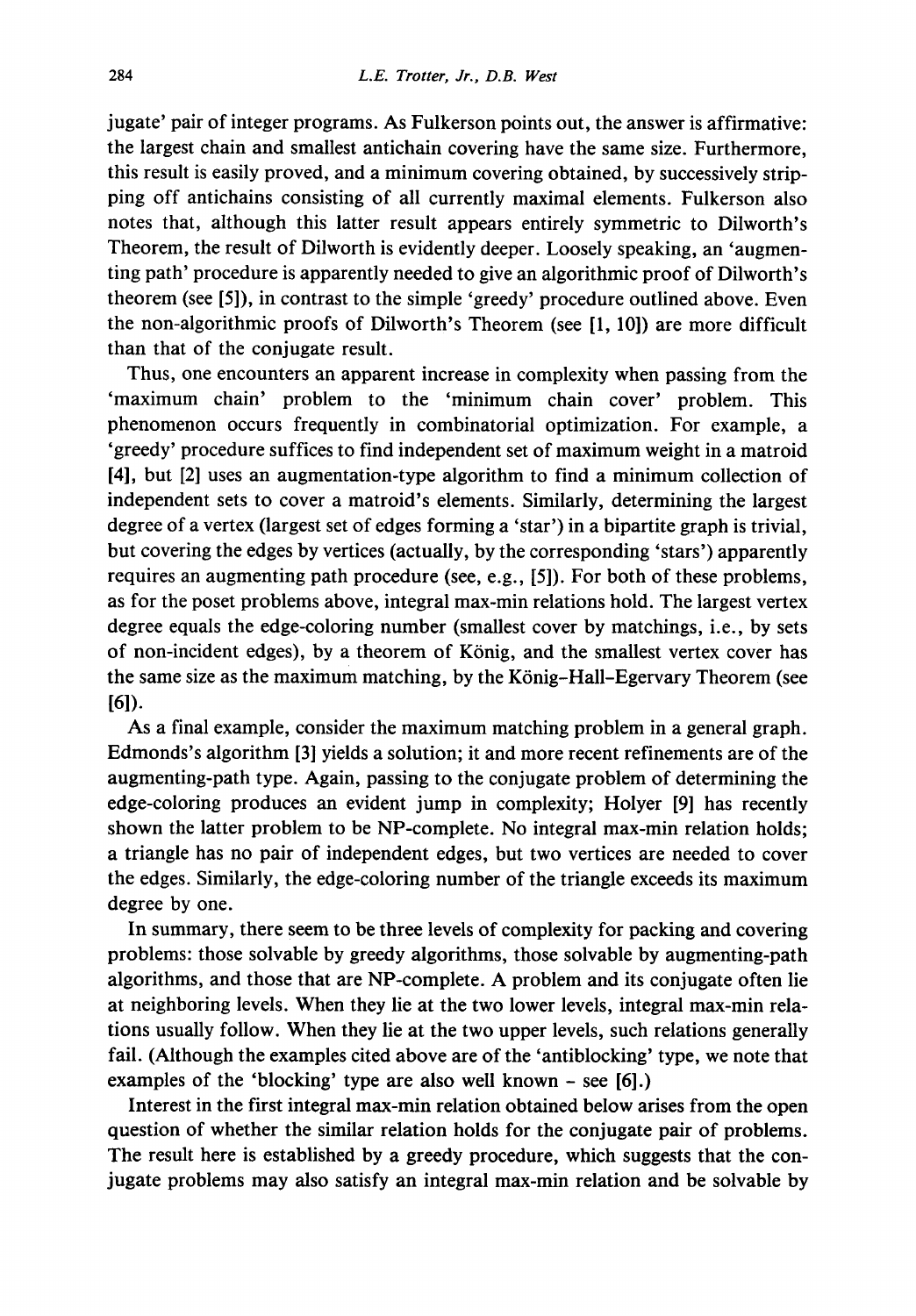augmentation methods. The second relation seems to require an augmenting path procedure. Thus it would be of considerable interest to know the extent to which the conjugate problems obtained from those studied below follow the pattern outlined above.

These problems concern certain combinatorial structures in direct products of finite posets, structures that generalize the antichains and chains of general finite posets. The *direct product*  $P \times Q$  of two posets P and Q is an order defined on the product of their underlying sets by  $(p, q) \leq (p', q')$  if and only if  $p \leq p'$  and  $q \leq q'$ . A *unichain* in  $P \times Q$  is a chain in which one of the coordinates is fixed. A *semiantichain* in  $P \times Q$  is a collection of elements in which pairs of elements are not comparable if they agree in either coordinate. We show that the size of the largest unichain in a direct product equals the size of the smallest covering of the elements by semiantichains. The related open question is whether the size of the largest semiantichain always equals the size of the smallest covering by unichains [11, 12, 13]. If so, Dilworth's Theorem follows by letting one of the component orders be a single point. As discussed in [13], the Greene-Kleitman [8] generalization of Dilworth's Theorem also follows, by letting one of the orders be a chain of  $k$  elements.

**Theorem** 1. *The largest unichain in a direct product of posets has the same size as the smallest covering by semiantichains.* 

**Proof.** The size of the largest unichain in  $P \times Q$  is the size of the longest chain in P or Q. Let k be the size of the largest chain in P, I the size of the largest chain in Q, and  $m = \max\{k, l\}$ . We need to obtain a semiantichain covering of size m.

Let A and B be partitions of P and Q into antichains, obtained by successively stripping off all the maximal elements, with  $A_i$  and  $B_i$  denoting the *i*th antichains from the top in the respective collections. Note that  $|A| = k$  and  $|B| = l$ . Pairing  $A_i$ with  $B_i$  yields an antichain  $A_i \times B_j = \{(a, b): a \in A_i, b \in B_j\}$  in  $P \times Q$ . Each of the elements in  $P \times Q$  appears in exactly one antichain in the collection  $A \times B = \{A_i \times B_i : A_i \in A, B_i \in B\}.$ 

We need only piece together these  $kl$  antichains into m semiantichains  $S_1, \ldots, S_m$ . For distinct indices  $i_1, \ldots, i_r$  and distinct indices  $j_1, \ldots, j_r$ , the collection of elements  $A_i \times B_i$ ,  $\cup \cdots \cup A_i \times B_i$ , is a semiantichain. Partitioning the index pairs  $\{1,...,k\} \times \{1,...,l\}$  into *m* such sets is equivalent to providing a  $k \times l$  Latin rectangle with *m* labels. A circulant labeling suffices, i.e.,  $A_i \times B_j \subset S_{i+j-1 \pmod{m}}$ .

Reversing the roles played by chains and antichains in passing to the direct product leads to additional natural problems. Define a *uniantichain* to be an antichain in  $P \times Q$  in which one of the coordinates is fixed, and define a *semichain* to be a collection of elements of  $P \times Q$  in which pairs of elements must be comparable if they agree in either coordinate. Here again the open question is whether the largest semichain and smallest covering by uni-antichains must have the same size. Analagously to the preceding situation, letting one of the component orders be a